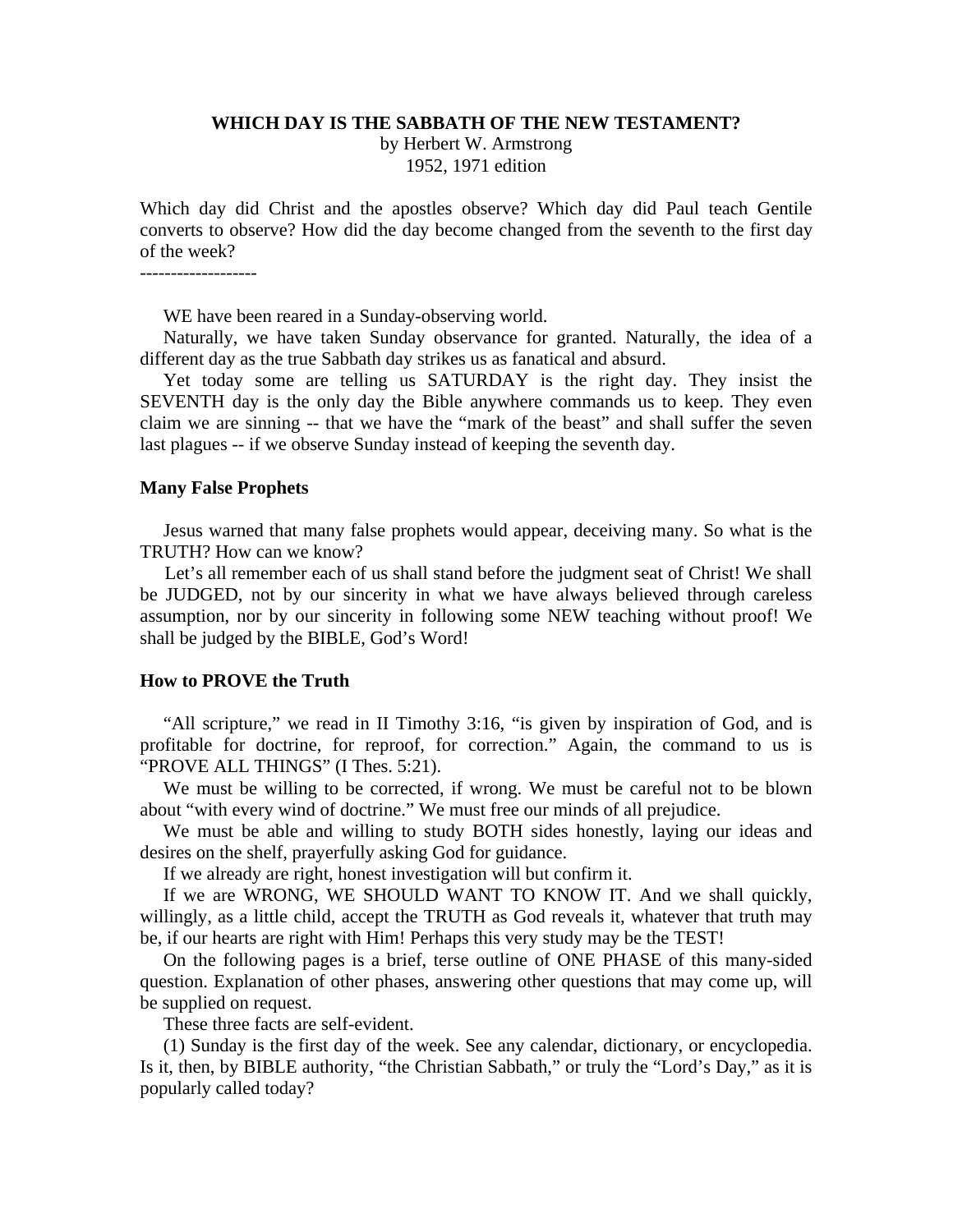(2) Jesus kept the SABBATH (Luke 4:16). It was His custom. The Sabbath He kept was the same day of the week the Jews observed, for the minister and congregation were all in the synagogue (verse 20), and the Pharisees continually rebuked Jesus for healing on the Sabbath day.

 (3) The Sabbath Jesus kept was the seventh day of the week. Three days after His crucifixion, this Sabbath still was the day before the first day of the week (Matt. 28:1). Therefore it was not just any day of the week. See also Luke 23:56 and 24:1. How did it get changed to the first day of the week so that Sunday is now the New Testament Christian Sabbath?

LET US SEE!

## **Is Sunday Mentioned in the New Testament?**

 This change could not be made -- a different day, the FIRST day of the week, could not be established by New Testament BIBLE authority -- except in some text or texts employing the phrase "first day of the week," the word "Sunday."

The word "Sunday" does not appear any place in the Bible.

 But the phrase "first day of the week" is found in the New Testament. It occurs in exactly EIGHT places. So it will not take long to examine these eight texts employing this phrase.

 If the day was changed by BIBLE authority -- if Christians are to find any BIBLE AUTHORITY whatsoever for observing Sunday as the "Lord's Day" today -- then we must find that authority in one of these eight texts!

 Let us acknowledge at the outset, since the seventh day of the week is clearly established as the Bible Sabbath up until the time of the crucifixion, that there can be no BIBLE AUTHORITY for Sunday observance unless we find it clearly and plainly stated in one of these eight New Testament passages.

So let us examine them carefully, honestly, prayerfully.

# **The Day AFTER Sabbath**

 (1) Matthew 28:1: "In the end of the sabbath, as it began to dawn toward THE FIRST DAY OF THE WEEK, came Mary Magdalene and the other Mary to see the sepulchre." This is the first place in the Bible where "the first day of the week" is mentioned. Matthew wrote these words, under inspiration of the Holy Spirit, six years after the New Testament Church came into being. The text says that after the Sabbath day it was drawing TOWARD (Greek, into) the first day of the week. So this scripture, we must admit, tells us plainly that three days and three nights after all that was done away had been securely "nailed to the cross," the Sabbath was still the day BEFORE the first day of the week-still the seventh day of the week.

 One point is here plainly proved. Many tell us that the Sabbath command was merely for "one day in seven" -- that it did not have to be THE seventh day of the week, but merely the seventh part of time. They argue that Sunday, being one day out of seven, fulfills the command. But here is a passage in the NEW Testament, inspired by the Holy Spirit six years after the beginning of the NEW Testament Church, stating in plain language that, three days after all abolished things had been done away, the Sabbath still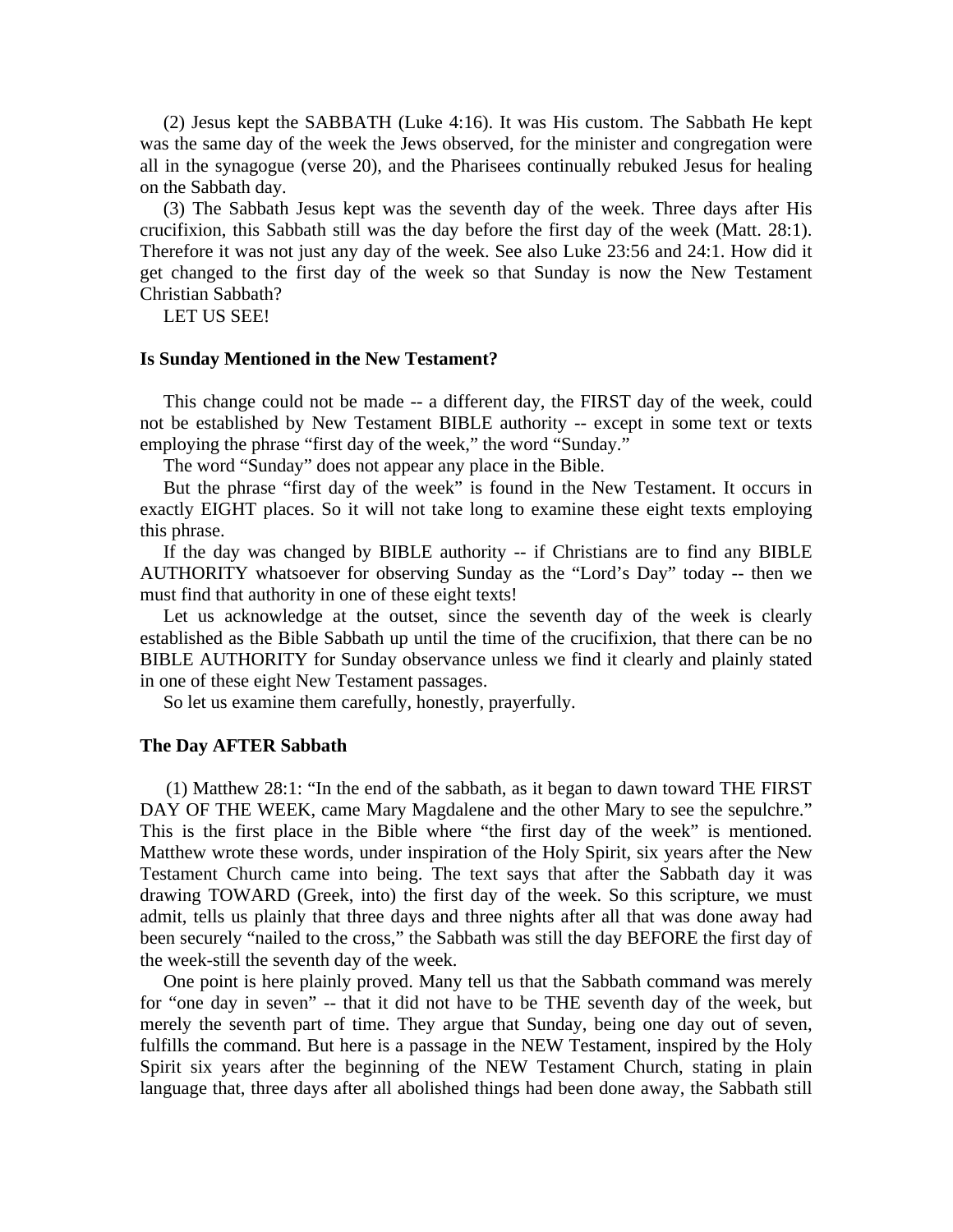existed and that it was the seventh day of THE WEEK -- the day before the FIRST DAY OF THE WEEK. That much is proved, and must remain settled for all who honestly seek and accept BIBLE authority. But, was the day changed later?

 (2) Mark 16:2: "And very early in the morning THE FIRST DAY OF THE WEEK, they came unto the sepulchre at the rising of the sun." This is merely Mark's version of the sunrise visit to the tomb. It was written ten years after the crucifixion. This first day of the week, also, was "AFTER the Sabbath was PAST," according to verse 1. So this text proves the same thing as the one above -- that the first day of the week was not at that time (three days after the crucifixion) the Sabbath, but the day AFTER the Sabbath. The Sabbath, then, still was the SEVENTH day of the week.

# **A Common Work Day**

 (3) Mark 16:9: "Now when Jesus was risen, early the FIRST DAY OF THE WEEK he appeared first to Mary Magdalene, out of whom he had cast seven devils." This text speaks of Jesus' appearance to Mary Magdalene later the same day -- the day AFTER the Sabbath.

 Nothing here calls the first day of the week the Christian Sabbath, we must admit. Nothing here calls it "The Lord's Day." Nothing here hallows Sunday or says God made it holy. Nothing here commands us to observe it. Nothing here sets it apart as a memorial of the resurrection, or for any purpose. No command or example of REST on this day - no authority for observing Sunday here.

 (4) Luke 24:1: "Now UPON THE FIRST DAY OF THE WEEK, very early in the morning, they came unto the sepulchre, bringing the spices which they had prepared, and certain others with them."

 This text tells again the same event recorded by Matthew and Mark, and it shows that on THE FIRST DAY OF THE WEEK these women came to do the work of a common weekday, AFTER having rested the Sabbath day "according to the commandment." For we read, in the verse just before this, "And they returned, and prepared spices and ointments; and rested the Sabbath day according to the commandment." Shall we say these women did not yet know the commandment was abolished? No, we cannot, for this statement was not made by the women, but inspired by the HOLY SPIRIT, who did know it was not abolished. And it was written approximately thirty years after the establishing of the New Testament Church! The HOLY Spirit THEN inspired the direct statement that the "rest" of these women on the Sabbath day was according to the commandment, which statement would not be possible had the commandment been abolished.

 This text, then, establishes Sunday as a common work day, three days after the crucifixion, and it further establishes that at that time the command to rest on the Sabbath had not been abolished.

 (5) John 20:1: "THE FIRST DAY OF THE WEEK cometh Mary Magdalene early, when it was yet dark, unto the sepulchre."

 This, written sixty-three years after the crucifixion, is merely John's version, describing the same visit to the tomb. It confirms the facts above.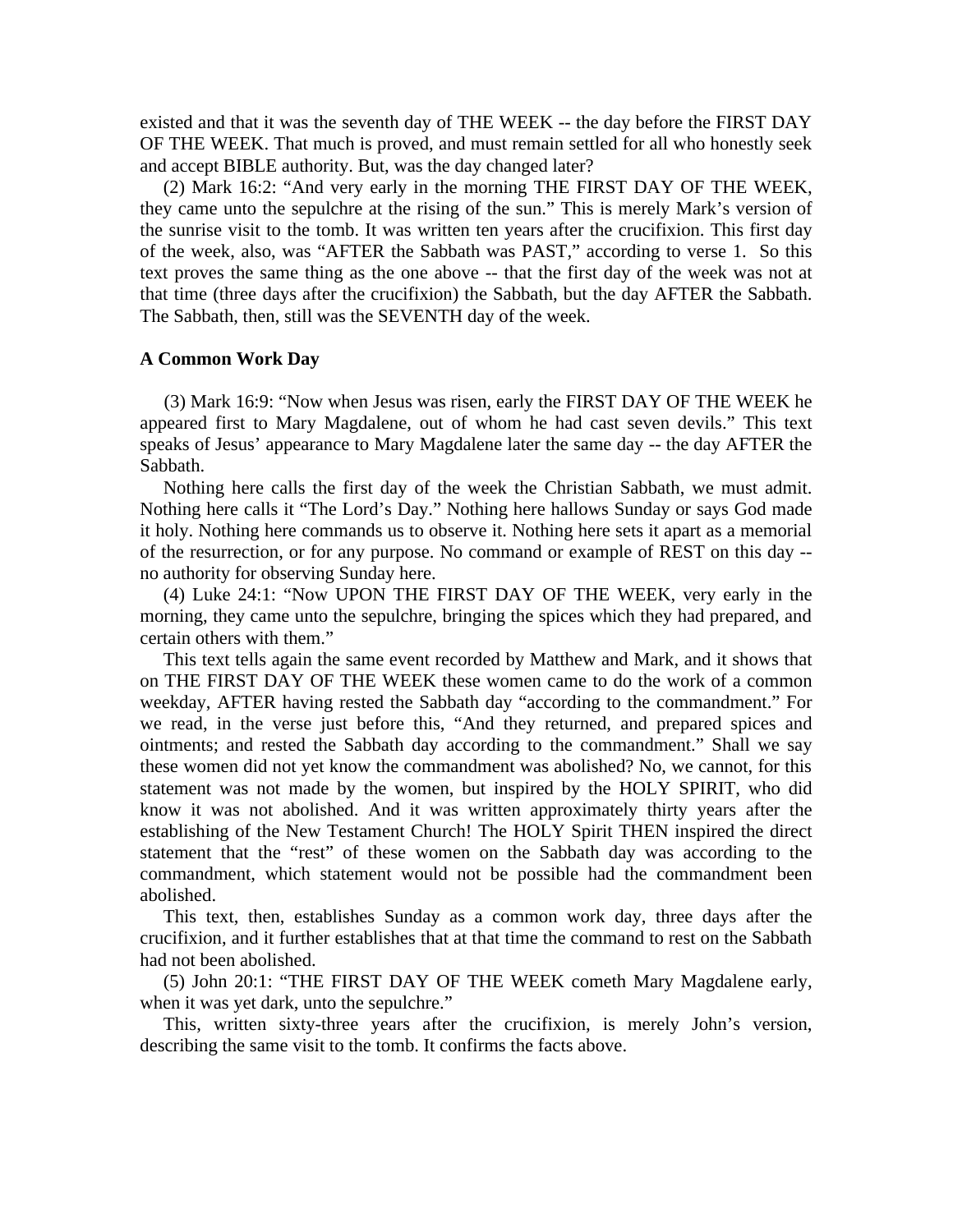# **Was This a Religious Meeting to Celebrate the Resurrection?**

 (6) John 20:19: "Then the same day at evening, being THE FIRST DAY OF THE WEEK, when the doors were shut where the disciples were assembled for fear of the Jews, came Jesus and stood in the midst, and saith unto them, Peace be unto you."

 Let us examine this carefully, for some claim this was a religious service called for the purpose of celebrating the resurrection. But notice this is the same first day of the week that FOLLOWED the Sabbath. It was Jesus' first opportunity to appear to His disciples. For three and a half years He had been constantly with them, on ALL days of the week. His meeting with them, of itself, could not establish any day as a Sabbath.

 Were they assembled to celebrate the resurrection, thus establishing Sunday as the Christian Sabbath in honor of the resurrection? The text says they were assembled "for fear of the Jews." The Jews had just taken and crucified their Master. They were afraid. The doors were shut because of their fear -- probably bolted. Why were they assembled? "FOR FEAR OF THE JEWS, according to this text, and also because they all lived together in this upper room (Acts 1:13). They could not have assembled to celebrate the resurrection, for THEY DID NOT BELIEVE JESUS WAS RISEN (Mark 16:14; Luke 24:37, 39, 41). Nothing in this text calls this day "Sabbath," or "Lord's Day," or any sacred title. Nothing here sets it apart, makes it holy. No authority here for changing a command of God!

# **Lord's Supper Day -- or Work Day -- WHICH?**

 (7) Acts 20:7: "And upon THE FIRST DAY OF THE WEEK, when the disciples came together to break bread, Paul preached unto them, ready to depart on the morrow; and continued his speech until midnight. And there were many lights in the upper chamber, where they were gathered together."

 Here, at last, we find a religious meeting on the first day of the week. But it was not a SUNDAY meeting!

 Notice, Paul continued his speech until midnight! "And there were many LIGHTS in the upper chamber, where they were gathered together." It was AFTER SUNSET, prior to midnight, the first day of the week. Now at that time the first day of the week did not begin at midnight, as men begin it today. It began, and the seventh day ended, AT SUNSET! All Bible days begin and end at SUNSET. Throughout the Roman world at that time, and for a few hundred years afterwards, days began and ended at sunset. The practice of beginning the new day at midnight was started much later. Therefore this meeting, and Paul's preaching, took place during the hours we now call SATURDAY NIGHT -- it was not a Sunday meeting at all!

 Notice the rendering of Today's English Version, correctly translated from the inspired Greek text: "On Saturday evening we gathered together for the fellowship meal. Paul spoke to the people, and kept on speaking until midnight, since he was going to leave the next day."

#### **WHY Paul Remained Behind**

Let us, now, pick up the thread of the narrative related in this passage. Begin verse 6: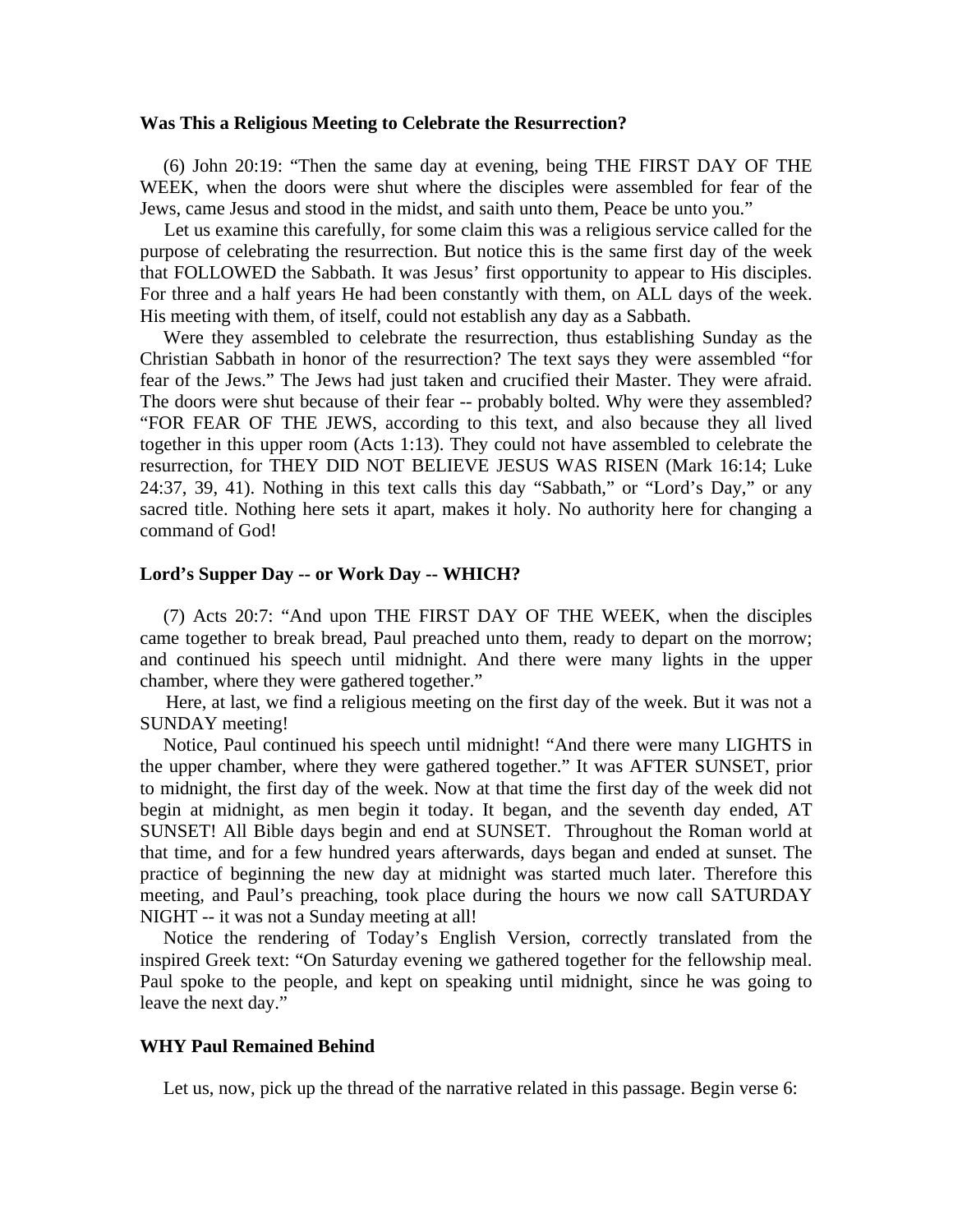"We sailed away from Philippi after the days of unleavened bread, and came unto them at Troas in five days; where we abode seven days. And upon the first day of the week, when the disciples came together to break bread, Paul preached unto them, READY TO DEPART ON THE MORROW.

 Paul and his companions had been in this town of Troas seven days. His companions had left by ship after sunset. Paul remained behind for a farewell meeting. He preached until midnight, "ready to depart on the morrow." At break of day -- sunrise Sunday morning -- Paul departed (verse 11).

 Now notice what his companions had done. "And we went before to ship, and sailed unto Assos, there intending to take in Paul: for so had he appointed, minding himself to go afoot. And when he met with us at Assos, we took him in" (verses 13-14).

 Look at this on the map. Paul's companions had to sail around a peninsula distance of fifty or sixty miles, while Paul, afoot, walked across, a distance of 19½ miles. He was able to walk this distance in shorter time than they could sail the much longer distance, which gave Paul the opportunity to remain behind after they left, for this last farewell sermon and visit.

 Now do you see what actually happened? Paul's companions were engaged in the LABOR of rowing and sailing a boat while Paul was preaching that Saturday night until midnight -- on the first day of the week. They had set sail Saturday night, AFTER THE SABBATH HAD ENDED. Paul remained behind for one more last farewell sermon. Then, at break of day Sunday morning, Paul set out afoot, indulging in the labor of a 19 ½ mile walk from Troas to Assos! He waited till the Sabbath was past for this long walk - - a good hard day's work, if you ever tried it! He did it on the first day of the week! Again, a common work day!

# **WHAT "Break Bread" Means**

 But does this text not say, as many claim today, that the disciples always held communion every first day of the week? NOT AT ALL!

 In the first place, it says nothing about anything being done EVERY first day of the week. It relates the events of this one particular first day of the week, ONLY. It is not speaking of any CUSTOMS, but of the events occurring as Paul and his companions concluded their seven-day visit in passing by this town.

 Jesus had introduced the "Lord's Supper" as part of the Passover, at the beginning of the annual "days of unleavened bread." NO longer need they kill lambs or eat the roasted body of Passover lambs, after Christ, OUR Passover, had been once slain for us. Yet the Passover was ordained FOREVER (Ex. 12:24). At His last Passover supper Jesus substituted the wine as the emblem of His blood, instead of the blood of the slain lamb. He substituted the unleavened bread for the roast body of the lamb as the symbol of His body, broken for us. The disciples continued to observe Passover annually, now in the form of "the Lord's Supper" using only the bread and wine, as a MEMORIAL (I Cor. 11:24) of Christ's DEATH (I Cor. 11:26), showing His death till He comes again. They continued to observe the days of unleavened bread (Acts 20:6).

 This year they had observed the days of unleavened bread and the "Communion" service at Philippi, after which they came to Troas in five days, where they remained seven days.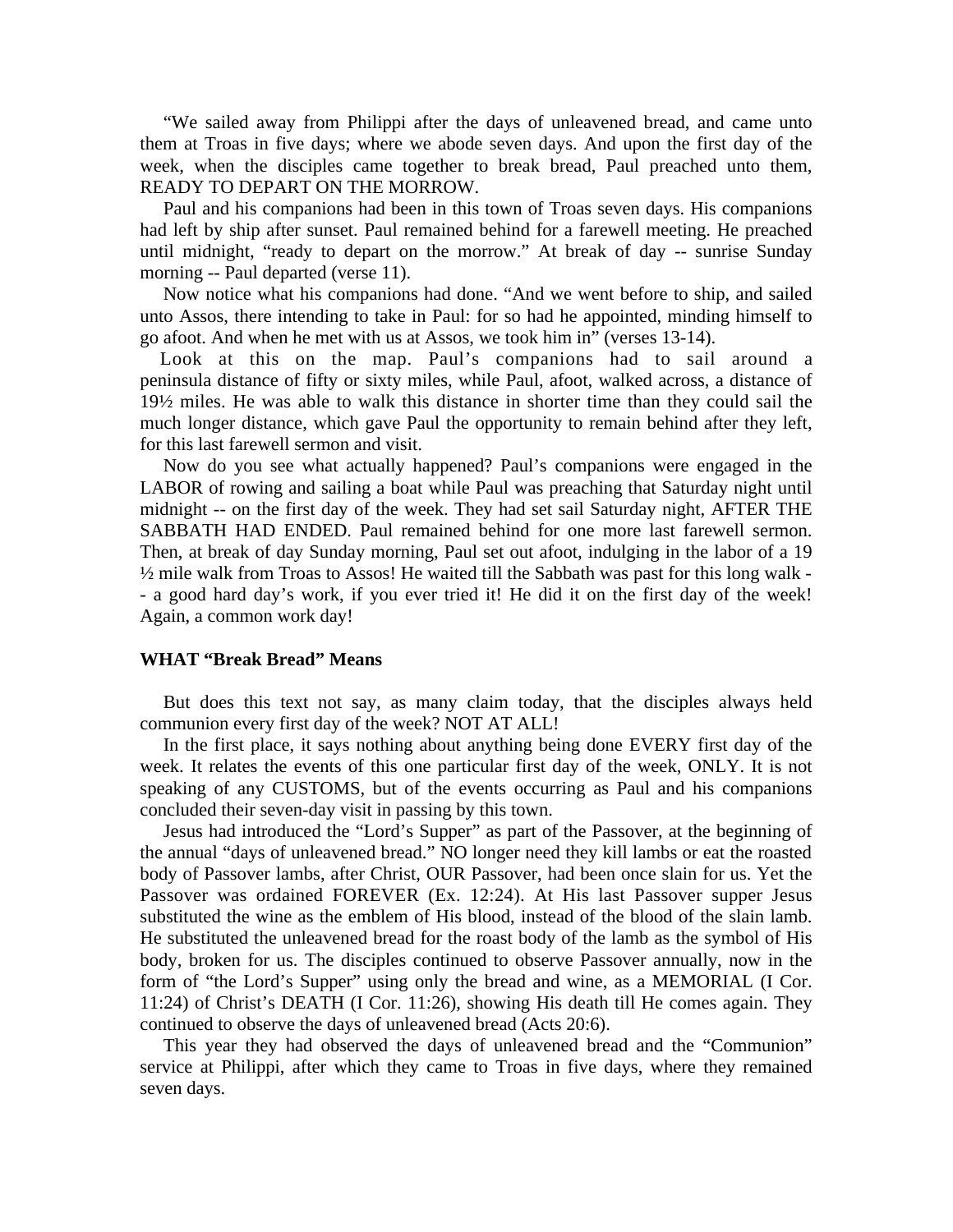After the Sabbath day had ended, at sunset, "upon the first day of the week ... the disciples came together to BREAK BREAD."

 People have ASSUMED this expression to mean the taking of "Communion." But notice! Paul preached, and continued preaching until midnight. They had no opportunity to stop and "break bread" until then. When Paul "therefore was come up again" -- after restoring the one who had fallen down from the third balcony -- "and had broken bread, AND EATEN" (verse 13).

 Note it! "Broken bread AND EATEN." This breaking bread was not Communion -- it was simply eating a meal. This expression was commonly used of old to designate a meal. It still is used in that sense in parts of even the United States.

 Notice Luke 22:16, where Jesus was introducing the Lord's Supper, taking it with His disciples. He said, "I will not any more eat thereof, until it be fulfilled in the kingdom of God." Yet, the day after His resurrection, after walking with the two disciples to Emmaus, "... as he sat at MEAT with them, he took bread, and blessed it, and brake, and gave to them" (Luke 24:30). Here Jesus "brake bread" but it was not the Lord's Supper, which He said He would NOT take again. It was a meal -- "He sat AT MEAT."

 Notice Acts 2:46. The disciples, "continuing daily with one accord in the temple, and breaking bread from house to house, did eat their meat with gladness." Here again "breaking bread" means EATING A MEAL. Not on the first day of the week, but DAILY.

 Again, when Paul was shipwrecked on the voyage to Rome, the sailors had been fasting out of fright. But "Paul besought them all to take MEAT, saying, This day is the fourteenth day that ye have tarried and continued fasting, having taken nothing. Wherefore I pray you to take some MEAT: for this is for your health .... And when he had thus spoken, he took bread, and gave thanks to God in presence of them all: and when he had broken it, he began to eat" (Acts 27:33-35). Here Paul broke bread to give to unconverted sailors who were hungry.

 The truth is, NOWHERE IN THE BIBLE is the expression "breaking of bread," or "to break bread," used to signify observance of "the Lord's Supper." In all these texts it means, simply, eating a meal. So, when we read in Acts 20:7, 11, "the disciples came together to break bread," and how Paul had "broken bread and EATEN," we know by Scripture interpretation it referred only to eating food as a meal, not to a Communion service.

# **What Was This COLLECTION?**

 We come now to the eighth and last place where the term "first day of the week" occurs in the Bible.

 (8) I Corinthians 16:2: "Upon the FIRST DAY OF THE WEEK let every one of you lay by him in store, as God hath prospered him."

 Often we see this text printed on the little offering envelopes in the pews of popular churches, and we have been told that this text sets THE FIRST DAY OF THE WEEK as the time for taking up the church collection for the carrying on of God's work, paying the minister, etc.

 Let us begin with the first verse and really catch the true intended meaning of this verse.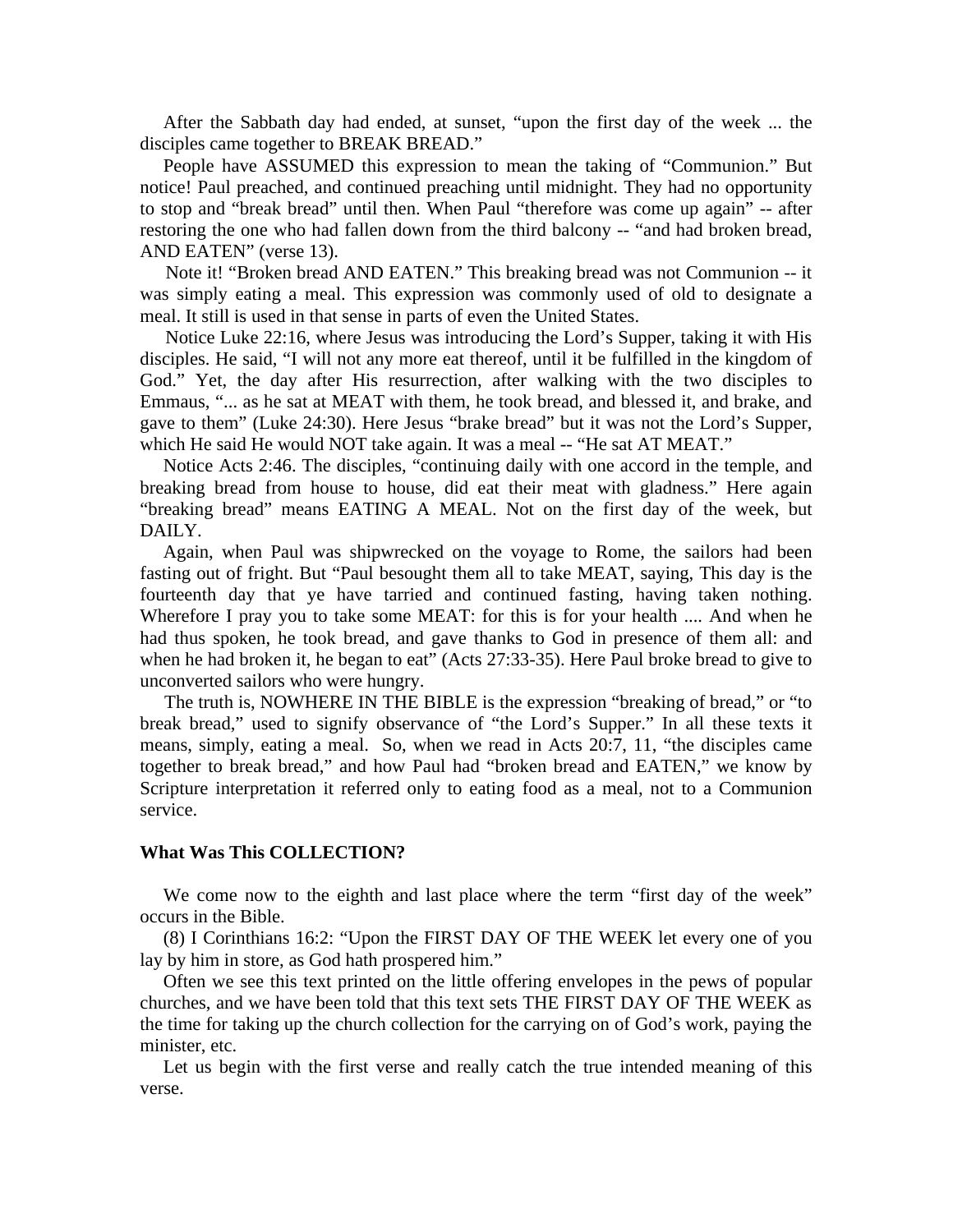"Now concerning the collection for the saints, as I have given order to the churches of Galatia, even so do ye. Upon the first day of the week let every one of you lay by him in store, as God hath prospered him, that there be no gatherings when I come."

 This speaks of a collection -- but for WHOM -- for what? Note it! Not for the preacher -- not for evangelism -- but "the collection FOR THE SAINTS." The poor saints at Jerusalem were suffering from drought and famine. They needed, not money, but FOOD. Notice Paul had given similar instruction to other churches. Now observe his instruction to the Romans:

 "But now I go unto Jerusalem to minister unto the saints. For it hath pleased them of Macedonia and Achaia [where the Corinthian Church was located] to make a certain contribution for the poor saints which are at Jerusalem .... When therefore, I have performed this, and have sealed to them this fruit, I will come by you into Spain" (Rom. 15:25-28).

 Ah! Did you catch it? It was not money, but FRUIT that was being sealed for shipment to the poor saints at Jerusalem! (The Greek word can also refer to grain, wine, and other produce which can be stored a long time without spoiling.)

 Now turn back to I Corinthians 16. Paul is speaking concerning a collection FOR THE SAINTS. Upon the first day of the week each one of them is instructed to do what? Look at it! Does it say drop a coin in the collection plate at a church service? Not at all!

 It says, "Let every one of you lay by him in STORE." Note it! LAY BY! STORE UP! Store up BY HIMSELF -- at home! Not lay by at the church house -- lay by HIM -- at home.

 Now why? "That there be no GATHERINGS when I come." Men GATHER fruit out of the orchard -- they GATHER vegetables out of the ground, to be STORED up. But putting coins in a collection plate at church, or handing in your tithe envelope could not be called a GATHERING, but an offering or collection.

 Notice further: "And when I come, whomsoever ye shall approve by your letters, them will I send to bring your liberality unto Jerusalem. And if it be meet that I go also, they [more than one] shall go with me" (verses 3-4).

 Apparently it was going to require several men to carry this collection, gathered and stored up, to Jerusalem. If it were tithe or offering for the minister or the spread of the Gospel, Paul could have carried the money alone.

 So, once again, the last and final text in the Bible where we find "THE FIRST DAY OF THE WEEK" mentioned, it is a work DAY -- a day for gathering fruit and food out of the orchards and the fields and gardens, and storing it up. It was to be the FIRST labor of the week, hence the first day of the week, as soon as the Sabbath was past!

#### **No Bible Authority**

 So, finally, we find upon honest examination that NOT ONE of the texts speaking about "THE FIRST DAY OF THE WEEK" sets it apart as a rest day. Not one makes it holy, calls it the Sabbath or by any other sacred title. In EVERY case, the first day of the week was a common work day.

 In NONE of them was there a religious meeting and preaching service being held on the hours we now call SUNDAY. In NONE of them can we find a single shred of BIBLE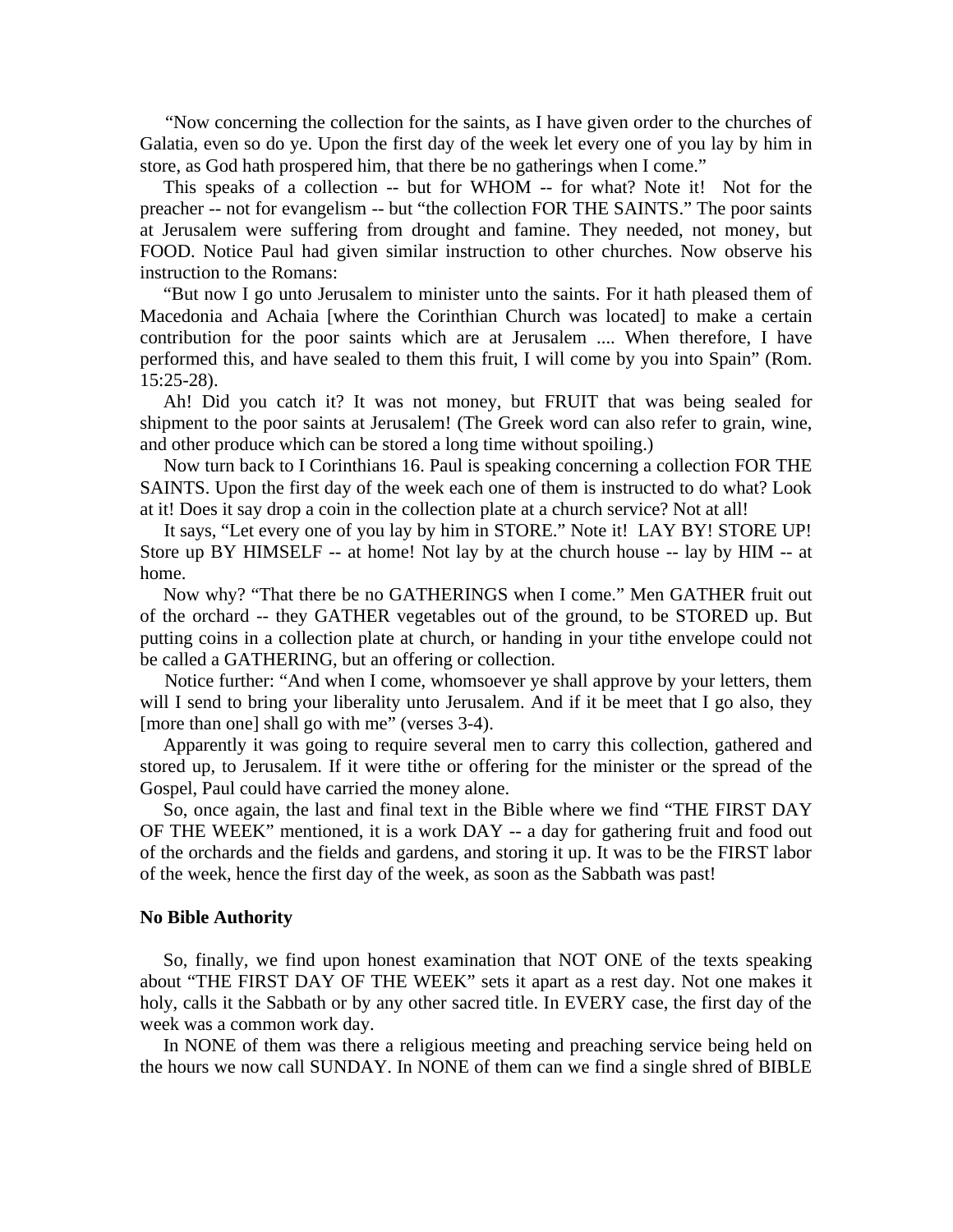AUTHORITY for Sunday observance! There is no record in the Bible of celebrating the resurrection on Sunday.

 Sometimes Revelation 1:10 is used as Bible authority for calling Sunday "the Lord's DAY." It says: "I was in the Spirit on the Lord's day, and heard behind me a great voice." But this does not say the "first day of the week," or "Sunday" is the "day" here called "the Lord's day." As a matter of fact, it is not speaking of ANY day of the week at all, but of "the day of the Lord" -- the time of the coming PLAGUES, climaxing in the coming of Christ, and the millennium. This is the THEME of the Revelation. But, if one wants to argue, and insist upon this text applying to some definite day of the week, he shall have to look elsewhere to see WHICH day THE BIBLE calls "the LORD's DAY." For this text does not designate ANY day of the week.

 But Jesus said He was Lord of the SABBATH, and if He is LORD of that day, then it belongs to Him, and is His day, and therefore the Sabbath is the Lord's Day (Mark 2:28). Isaiah 58:13 calls the Sabbath (the seventh day of the week) "MY HOLY DAY." God is speaking. So the Sabbath is THE LORD'S DAY.

 In the original commandment, in Exodus 20:10, we read: "The seventh day is the sabbath OF THE LORD THY GOD." Not MY day, or your day. Sunday is MY day. So is Monday, and every other weekday, for my labor and my own needs. But the seventh day is NOT mine -- it is THE LORD'S! It belongs to HIM, and He made it HOLY, and commanded us to KEEP it that way. We have no right to use it for ourselves. It is HIS DAY!

#### **The TRUE SABBATH of the NEW Testament!**

 Now briefly let us look through the New Testament to find WHICH DAY Paul kept and taught Gentile converts to keep.

Notice which day Paul and Barnabas used for preaching to Gentiles:

 (1) Acts 13:14-15, 42-44: "But when they departed from Perga, they came to Antioch in Pisidia, and went into the synagogue ON THE SABBATH DAY, and sat down. And after the reading of the law and the prophets the rulers of the synagogue sent unto them, saying, Ye men and brethren, if ye have any word of exhortation for the people, say on."

 Then Paul stood up, and spoke, preaching Christ to them. "And when the Jews were gone out of the synagogue, the GENTILES besought that these words might be preached to them THE NEXT SABBATH."

 Now since Paul was preaching "the grace of God" (verse 43), here was his opportunity to straighten out these Gentiles, and explain that the Sabbath was done away. Why should he wait a whole week, in order to preach to THE GENTILES on THE NEXT SABBATH? If the day had now been changed to Sunday, why did not Paul tell them they would not have to wait a week, but the very next day, Sunday, was the proper day for this service? But notice what Paul did.

 "And the NEXT SABBATH DAY came almost the whole city together to hear the word of God." Here Paul waited a whole week, passing up a Sunday, in order to preach to the GENTILES on the Sabbath day.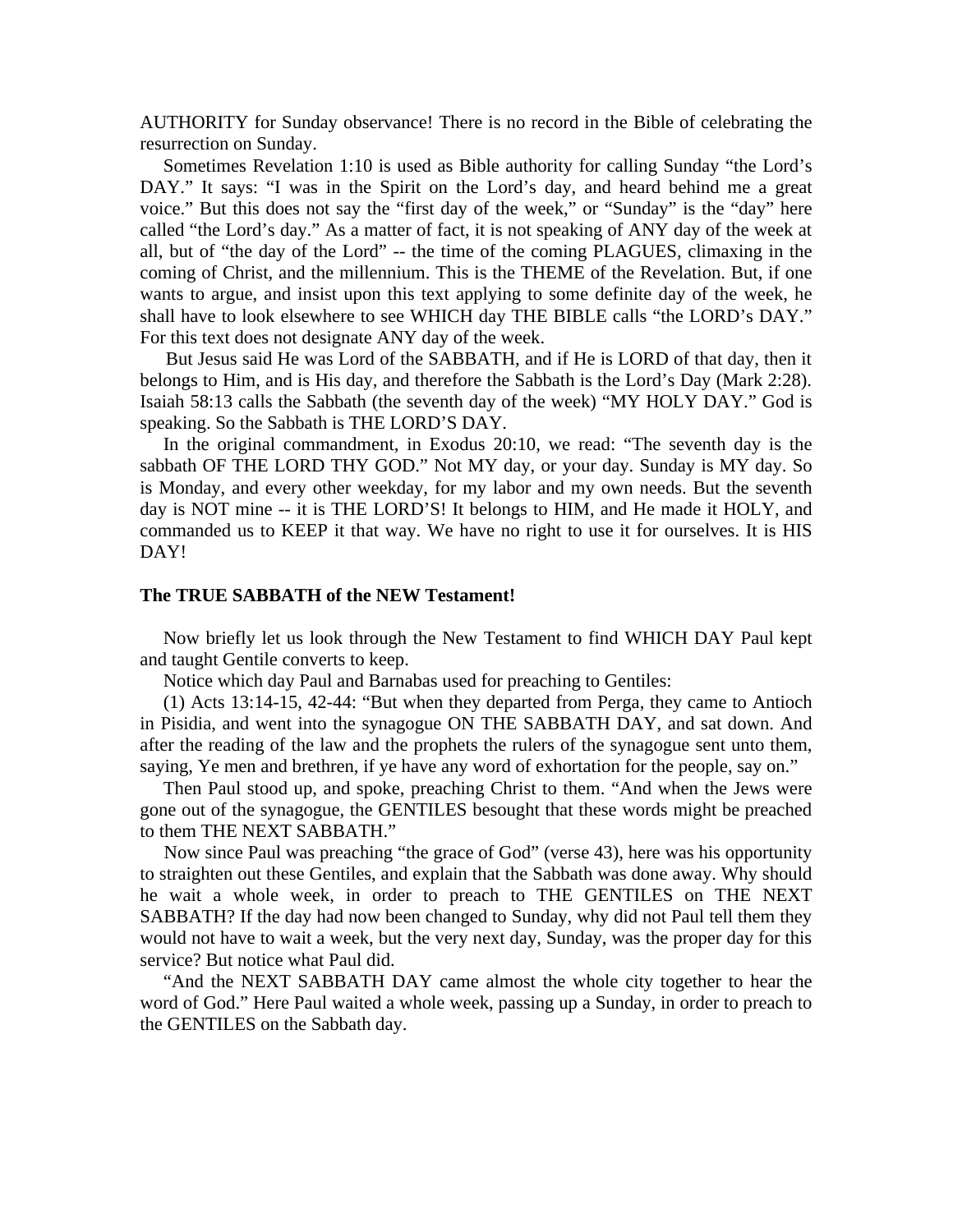# **Gentiles Met on Sabbath**

 (2) Acts 15:1-2,14-21: Study this whole passage carefully. Certain men had come down from Judaea to Antioch, teaching that the Gentile converts there must be circumcised and keep the law of Moses to be saved. Quite a dissension arose between them and Paul and Barnabas. So it was decided Paul and Barnabas should go to Jerusalem to the apostles and elders about the question.

At the conference at Jerusalem, James gave the decision.

 "Wherefore my sentence is," he pronounced (verses 19-20), "... that we write unto them, that they abstain from pollutions of idols, and from fornication, and from things strangled, and from blood."

 He did not say they should not keep the Ten Commandments. The Ten Commandments were not in question -- but only the ritual law of circumcision, which was an altogether DIFFERENT law. He merely mentioned four prohibitions, and otherwise they did not need to observe the law of Moses.

But why WRITE this sentence to them? Note it!

"... For Moses of old time hath in every city them that preach

him, being read in the synagogues EVERY SABBATH DAY" (verse 21).

 Do you see it? The law of Moses -- the first five books of the Bible -- was being taught in the synagogues EVERY SABBATH DAY. The apostles were WRITING only these decrees, BECAUSE GENTILE CONVERTS WERE GOING TO CHURCH ON THE SABBATH DAY. They had heard God's Law read and expounded every Sabbath in the synagogues and did not need further instructions. It shows that the GENTILE CONVERTS HAD STARTED KEEPING THE SABBATH DAY, AND WENT TO CHURCH ON THAT DAY! And the apostles' letter did not reprove them for this Sabbath-keeping.

 This is very significant, since GENTILES HAD NEVER KEPT THE SABBATH. Therefore it is something these Gentiles had STARTED doing after they were converted under the teaching of Paul and Barnabas!

# **A Sabbath in Philippi**

 (3) Acts 16:12-15: Here we find Paul and Silas at Philippi. And "we were in that city abiding certain days. And ON THE SABBATH we went out of the city by a riverside, where prayer was wont to be made, and we sat down, and spake unto the women which resorted thither. And a certain woman named Lydia, a seller of purple, of the city of Thyatira, which worshipped God, heard us: whose heart the Lord opened ... and ... she was baptized."

 Here again Paul and his companions waited until the Sabbath, and then went to a place of worship, and preached, and this woman, probably a Gentile, was converted. The passage indicates it was the CUSTOM to meet there on the Sabbath, and that it was CUSTOM for Paul and his companions to go to a place of prayer and worship when the Sabbath day came.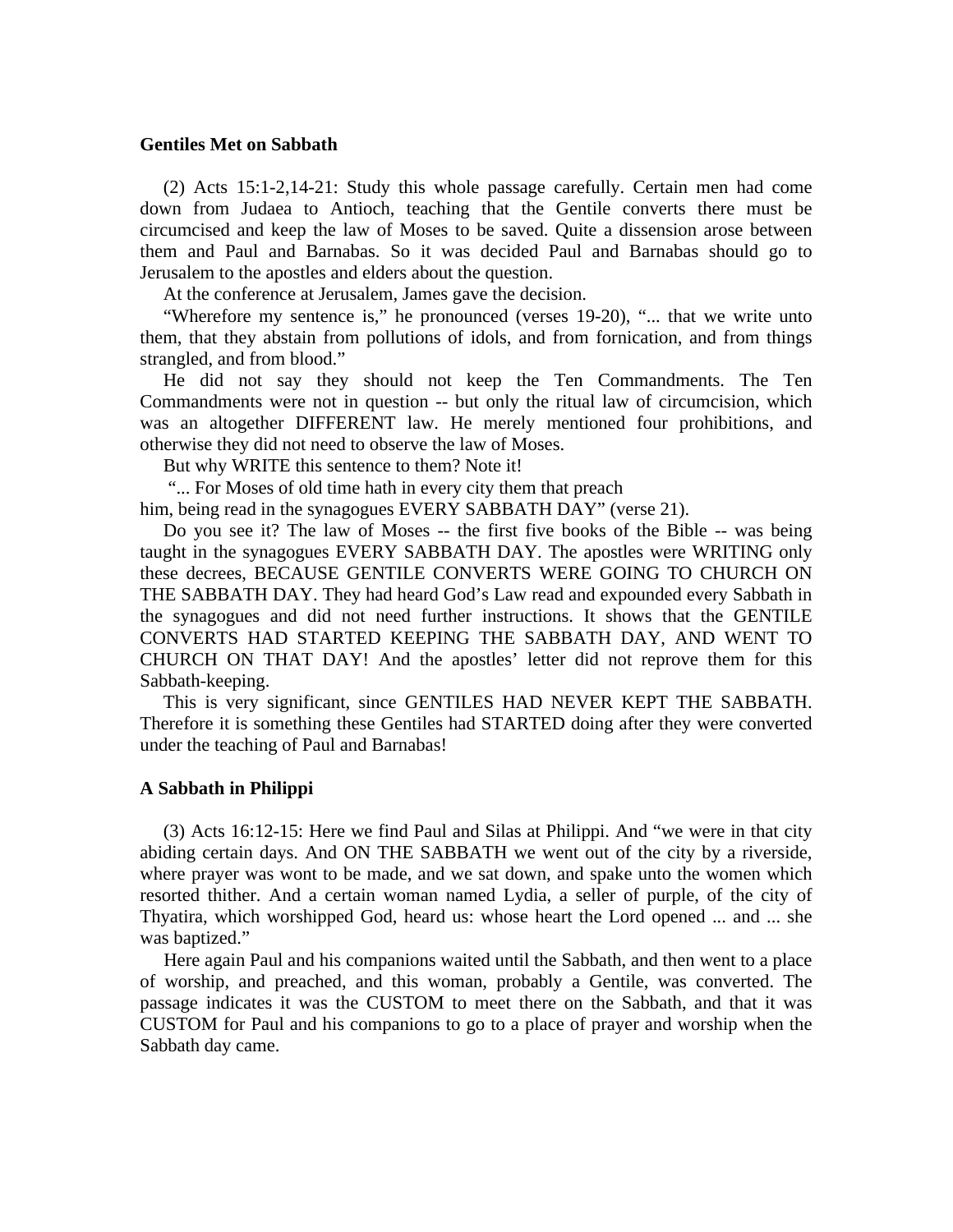#### **Paul Worked Weekdays, and Kept the SABBATH**

 (4) Acts 18:1-11: "After these things Paul departed from Athens, and came to Corinth; and found a certain Jew named Aquila ... with his wife Priscilla ... and came unto them. And because he was of the same craft, he abode with them, and wrought: for by their occupation they were tent makers. And he reasoned in the synagogue EVERY SABBATH, and persuaded the Jews and the Greeks."

 If we could find one text in the New Testament giving as strong authority for Sunday observance as this one does for Sabbath-keeping, we should certainly have Bible Authority for it! Here Paul WORKED weekdays, but went to church and taught GENTILES as well as Jews every SABBATH.

 Now the Commandment says: "Six days shalt thou labor, and do all thy work," just as much as it says "Remember the sabbath day, to keep it holy." There is just as much command to work six days as there is to rest the seventh. And so if the day had been changed, Paul would have had to work Sabbaths, in order to go to church and preach every Sunday. But here he WORKED weekdays and went to church and preached EVERY Sabbath -- not just on one particular occasion -- it says EVERY SABBATH.

 He preached Christ and the Gospel of the Kingdom. And when the Jews became offended and blasphemed, he turned away from the Jews altogether, and from then on preached TO GENTILES ONLY (verse 6), and he continued there a year and six months (verse 11) -- working weekdays -- preaching to Gentiles ONLY -- EVERY SABBATH!

 What MORE conclusive proof could we desire? What STRONGER Bible evidence than this, as to the true Sabbath of the NEW Testament? For a year and a half Paul continued working weekdays -- six days -- including Sundays -- and preaching to GENTILES exclusively EVERY SABBATH! Certainly it was his custom and manner! Certainly he could not have done this had the Sabbath been done away, or changed.

# **Paul COMMANDS Gentiles to Keep the Sabbath**

 To these Gentile-born at Corinth, Paul COMMANDED: "Be ye followers of me, even as I also am of Christ" (I Cor. 11:1).

 And Paul "as his manner was, went in unto them, and three SABBATH DAYS reasoned with them out of the scriptures" (Acts 17:2). It was his MANNER, his CUSTOM, as we have seen by ample evidence showing a total of eighty-four different Sabbaths Paul is shown specifically to have kept.

 Did he follow Jesus in this? Why, certainly! Jesus, "as his custom was ... went into the synagogue ON THE SABBATH DAY" (Luke 4:16).

 It was Jesus' custom. Paul followed Him, and COMMANDED the Gentile converts to follow him, even as he followed Christ.

 The question for us, today, is: "Are WE willing to follow in His steps?" Jesus came to set us an example, that we should FOLLOW HIS STEPS. If we, like Paul, are CRUCIFIED with Christ, and HE lives HIS life IN US, Christ IN US will still keep the Sabbath, for He is the SAME, yesterday, today, and forever!